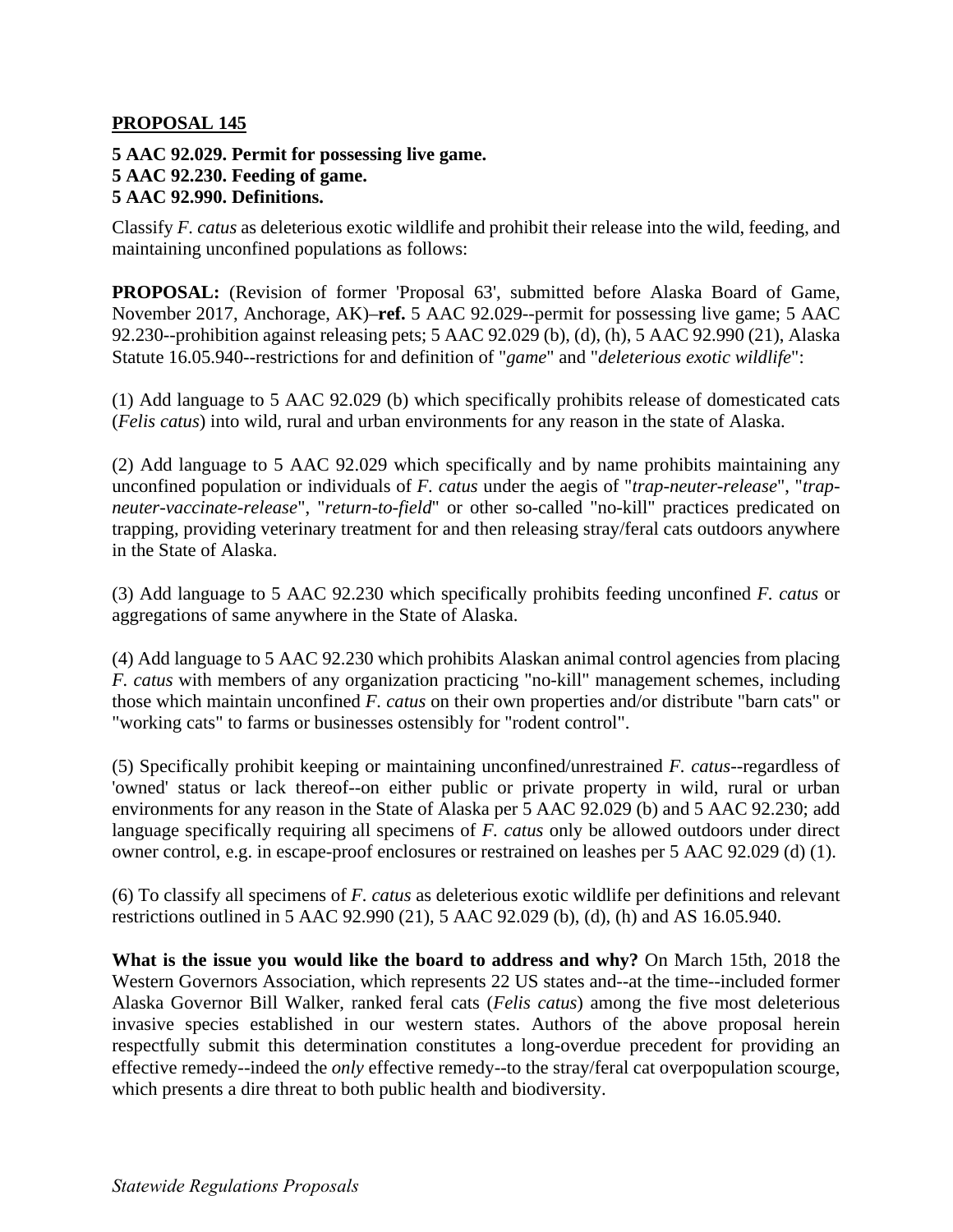We note the Board of Game has previously classified the following domesticated, semidomesticated and/or wild species as deleterious exotic wildlife: domestic dogs (*Canis familiaris*), European rabbits (*Oryctolagus cuniculus*), ferrets (*Mustela putorius*), raccoons (*Procyon lotor*), turkeys (*Meleagris gallopavo*), African hedgehogs (*Antelerix* spp.), Norwegian rats (*Rattus norvegicus*) and house mice (*Mus musculus*). Its status as a "pet" notwithstanding, *F. catus* is far more destructive to naturally-occurring fauna than other terrestrial species currently included on the deleterious exotic wildlife list, many of which are likewise regarded and kept as 'pets'.

Such animals are termed "game" per 5 AAC 92.029 (d) and AS 16.05.940. This term includes feral domesticated animals. A game animal defined as deleterious exotic wildlife is *feral* if the animal is not under direct control of the owner, not confined in a cage or other physical structure, or not restrained on a leash; per 5 AAC 92.029 (i) such an animal may NOT be released--even temporarily--anywhere in the State of Alaska if there is a preponderance of evidence indicating the species:

# **(1) is capable of surviving in the wild in Alaska;**

(2) is capable of causing a genetic alteration of a species that is indigenous to Alaska;

# **(3) is capable of causing a significant reduction in the population of a species that is indigenous to Alaska;**

# **(4) is capable of transmitting a disease to a species that is indigenous to Alaska;**

# **(5) otherwise presents a threat to the health or population of a species that is indigenous to Alaska;**

(6) is captured from the wild for use as a pet;

- (7) presents a conservation concern to the species' native habitat outside of this state;
- (8) cannot reasonably be maintained in good health in private ownership; and
- (9) presents a likelihood that concerns about, or threats to human health and safety will lead to adverse consequences for captive animals.

Items (1) and (3)-(5) from the above list clearly disqualify *F. catus* from being considered a species suitable for even temporary release into the wild, and just as clearly qualify them for designation as "deleterious exotic wildlife". Authors emphasize this qualification and proposed designation apply to the species *F. catus*--'owned' or 'un-owned'. We predicate this argument on:

**(1)** *F. catus* **is capable of surviving in the wild in Alaska.** In 2016 the Mat Su Borough animal shelter euthanized 364 feral cats--on average one a day. Shelter staff warned the numbers were increasing. The Borough has by law prohibited outdoor cats unless they're restrained on leashes or held in enclosures.

Feral cat populations have existed for many years in Anchorage, Wasilla, Soldatna, Kenai, Homer, Houston, Bethel, North Pole, Unalaska, Wrangell and Ketchikan, to name but a few locations.

Private 'cat-rescue' organizations such as 'Loving Companions Animal Rescue' (North Pole) and 'St. Francis Animal Rescue' (Wrangell) feed and maintain unconfined feral cat 'colonies' on their properties, which is unlawful per 5 AAC 92.230, per which maintaining and feeding unconfined 'pet' species, *even on one's own property* is prohibited (authors' *emphasis*). The former group has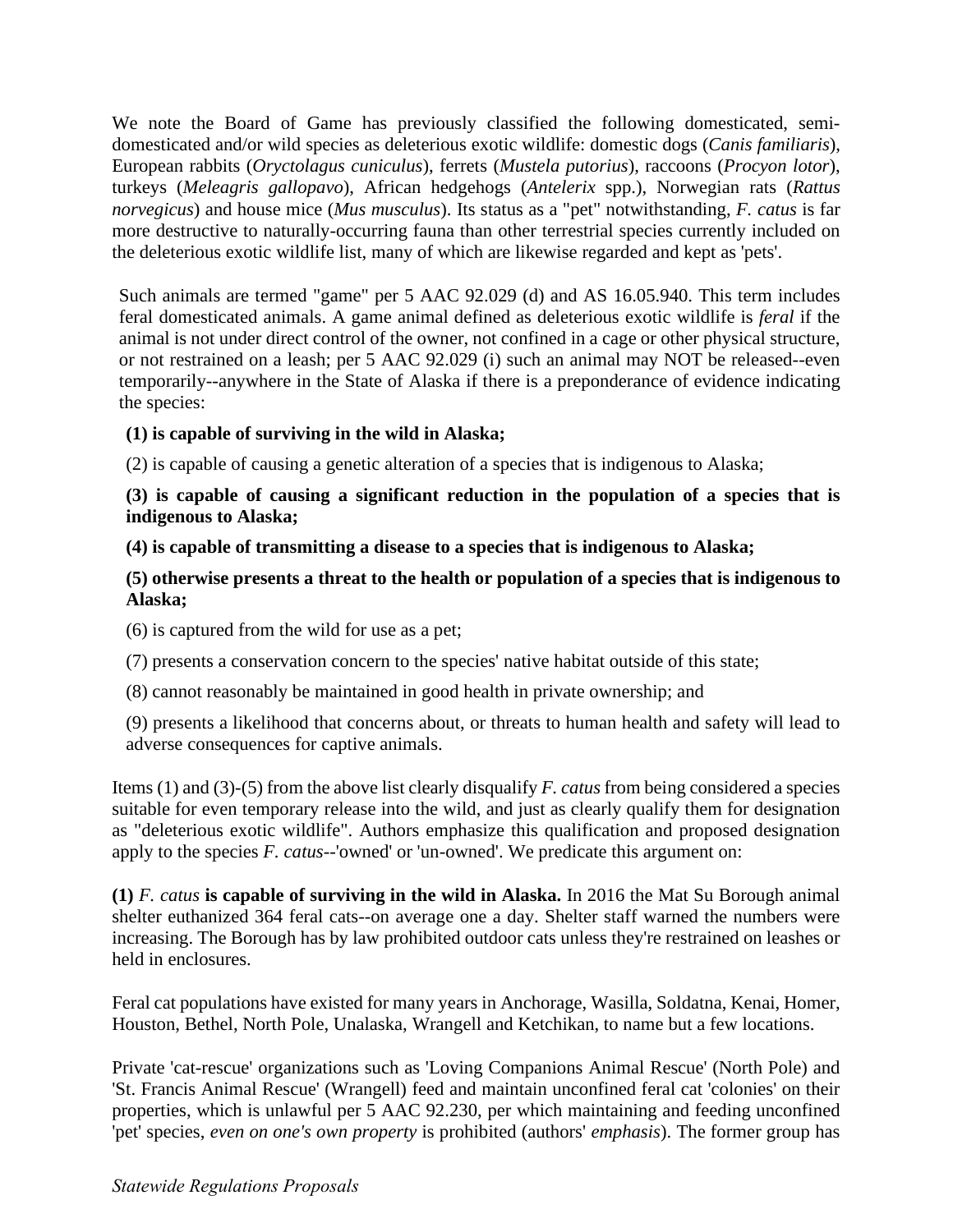been doing so for 15 years, and the latter claims to have 'rescued' 467 abandoned and/or feral cats in the last four years. Disposition was either 'adoption' or release onto their properties. One of the authors (FHM) verified the above from the organizations' websites and with organization spokespersons in February 2019.<https://www.adfg.alaska.gov/index.cfm?adfg=pets.releasing>

Since at least 2013 Wasilla-based 'Clear Creek Cat Rescue' has argued that "...*cats need and have a right to the outside as much as humans or dogs...and to enjoy the wonders of the natural world.*" <https://clearcreekcatrescue.org/about/>

Prior to 2017 this group openly declared on their website they fed and kept unconfined feeding aggregations of cats (so-called 'colonies') in the Mat-Su Valley. Since the Alaska Board of Game ruling against legalizing such colonies in 2017, the group no longer publicly admits this. However, they still admit to placing so-called 'barn cats' in southcentral Alaska and the Kenai Peninsula. On their website they describe this process as follows:

"*An adopter of barn cats will need to provide...food and water...each day, as well as shelter...They will also need to be provided with health care... In exchange for these essentials, the cats will help control the rodent population in the adopter's barns, outbuildings, gardens and around homes.* 

*In most cases we offer barn cats in pairs or multiples where they have a support system...With a friendly group or companion, the cats are more likely to remain at their new home...we bring them to your home and get them set up for a 'settling in' period that will last 2 or 3 weeks. During this time they are kept in an enclosed area--tack room, garage, shed or a cage if...warm enough. They must be provided food, water and litter...until they are adjusted to the new place...after that time the door of the enclosure is opened and they are allowed to roam in and out until...settled*" (authors' *emphasis*).

It's mentioned in passing that *F. catus* are non-hierarchical and do not form 'colonies'. What groups such as Clear Creek Cat Rescue inflict on our environment and communities are human-subsidized feeding aggregations--without feeding cats will disperse into the environment.

Obviously Clear Creek Cat Rescue distributes feral cats with the intention of their being fed and maintained *unconfined* in our rural communities, and has been doing so for years. This is just as obviously in violation of 5 AAC.92.029 and 5 AAC 92.230. [https://clearcreekcatrescue.org/barn](https://clearcreekcatrescue.org/barn-cat-project/%C2%A0)[cat-project/,](https://clearcreekcatrescue.org/barn-cat-project/%C2%A0)

The group describes itself as 'non-shelter', but claims to 'rescue and rehome' 500 stray, feral and 'lost' cats *annually*. In March 2019 Clear Creek Cat Rescue's founder verbally admitted to one of the authors (FHM) via telephone her group still released 'barn cats' in rural south-central Alaska and the Kenai Peninsula. When advised this was illegal she hung up.

Anchorage-based rescue group 'Mojo's Hope'/'KAAATS' have likewise admitted online to feeding and harboring illegal cat 'colonies', and declared their intention to *continue* doing so. The group's president most recently stated this online on 11/17/17, the same day the Alaska Board of Game unanimously rejected her group's proposal to allow exemptions to 5 AAC 92.029 to accommodate trap-neuter-release (TNR). She posted that the group had removed their illegal 'colonies' to undisclosed locations. Since then the group has apparently deleted all mention of this from their website.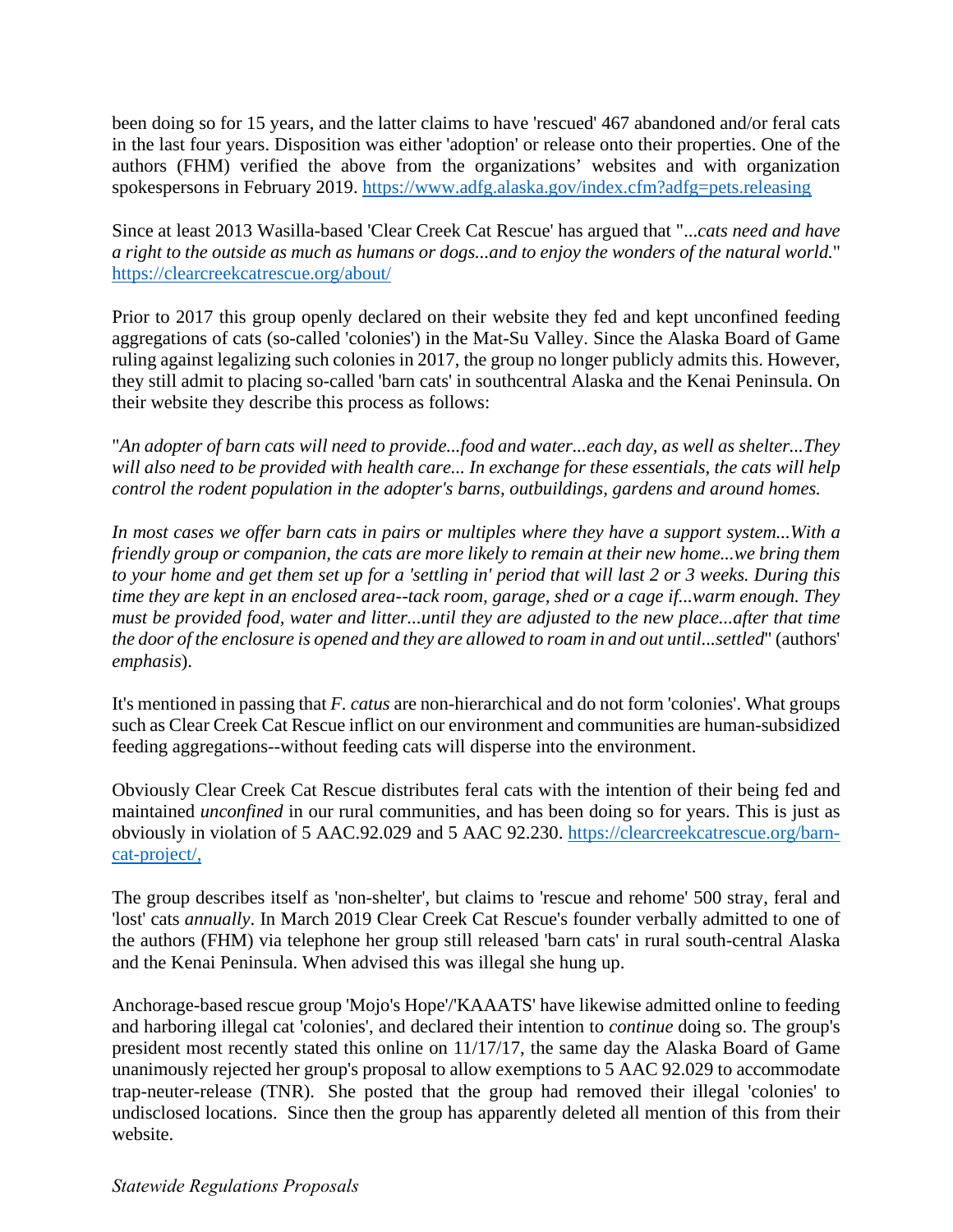Conclusion: invasive felines have persisted unconfined in Alaska since at least the 19th century, and probably arrived much earlier with Russian settlers. Local 'animal rescue' groups currently enable and perpetuate this in defiance of Alaska Administrative Code and state law. They essentially function as permit-less 'cat ranchers' on both public and private land in Alaska.

**(3)** *F. catus* **is capable of causing significant population reductions of native species.** Scott R. Loss and Peter P. Marra, both of the Smithsonian Institute's Migratory Bird Conservation Center and National Zoological Garden, and Tom Will of the US Fish & Wildlife Service's Division of Migratory Birds released in 2013 a systematic review of 84 cat predation rate studies from the lower 48 US states and found that cat predation may constitute the single greatest cause of anthropogenic bird and small mammal mortality in the US. Their results indicated that unconfined cats--both "owned" and "unowned"--slaughter on average 2.7 billion (range 1.3-4.0 billion) wild birds and 14.3 billion (range 6.3 to 22.3 billion) mammals in the US each and every year.

This and subsequent studies by these and other researchers have found that invasive feline predation is a greater cause of bird mortality than wind-turbine, power line, building, window and auto collisions, open oil container/oil-spill entrapment, agricultural toxins and hunting--*combined*. USFWS estimates current wild bird populations at ~10 billion. This estimate more-or-less doubles during peak migration season (which is for most species also peak breeding season). Cats take from 15% to 33% of the US wild bird population annually. This is tantamount to each cohort (or 'year-class') of fledglings launching themselves from their nests directly into cat gullets. <https://www.nature.com/articles/ncomms2380>

Authors noted during the November 2017 Board of Game meeting some board members' comments that scientific data presented by opponents and proponents of TNR offered "conflicting scientific reports" in support of their respective arguments. Respectfully, this was not the case- the only *scientific* data was presented by opponents of (pro-TNR) Proposition 62.

Proposition 62 authors offered--at best--misrepresentation of three peer-reviewed studies which did not in fact support their position, and at worst outright propaganda from well-funded "nonprofit" feral cat-advocate groups which demonstrated no regard for accuracy and was predicated on no viable data. Two groups in particular--"Animal Best Friends Society" and "Alley Cat Allies"--had previously initiated science-denial campaigns attacking Loss, Will and Marra's findings, mostly via social media. The primary writers of these were P. J. Wolf and G. J. Matthews.

In June of 2018 Loss, Will, Marra and Longcore published point-by-point refutations of these groups' criticisms. To date neither Wolf, Matthews nor their respective sponsors have publicly responded to the authors' defense of their work, but have simply continued to repeat the same misinformation they've promulgated since release of the original study.

https://www.researchgate.net/publication/326379872 Responding to misinformation and critic [isms\\_regarding\\_United\\_States\\_cat\\_predation\\_estimates](https://www.researchgate.net/publication/326379872_Responding_to_misinformation_and_criticisms_regarding_United_States_cat_predation_estimates) 

Nor is theirs the only such study demonstrating the ecological devastation caused by domestic cat predation. Similar findings have been outlined in studies published in the US, Canada, Mexico, UK, Australia, New Zealand, Israel, South Africa, Oceania, the Caribbean and elsewhere. Feral cat proliferation has become a dire threat to Australia's unique and irreplaceable wild fauna. John C. Z. Woinarski, B. P. Murphy et al released in June of 2018 a meta-analysis of 80 separate studies involving data garnered from stomach content analyses of ten thousand feral cats. From this data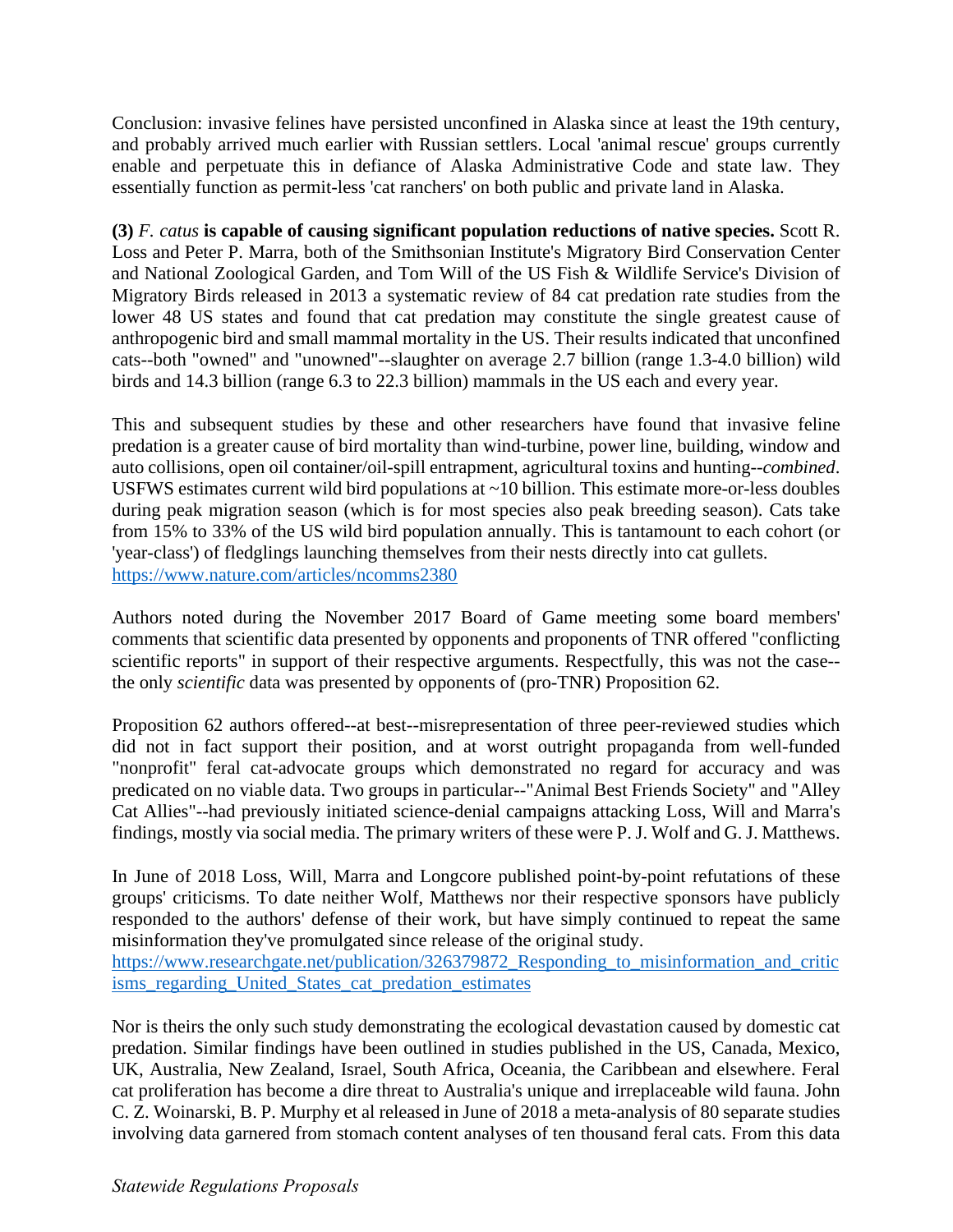he found that feral cats slaughter 1.8 million native Australian reptiles each and every *day*. This carnage cuts a swath across 25% of Australia's more than 1,000 described reptile species. Note that this toll is only attributable to *feral* cats--it doesn't count predation by the  $\sim$  4 million unconfined 'pet' cats in Australia, which were estimated to take an additional 53 million reptiles annually. Such needless destruction of wildlife is inexcusable, unnecessary and above all unsustainable[.https://thylation.com/wp-content/uploads/2018/12/WR17160-Cats-eat-reptiles.pdf](https://thylation.com/wp-content/uploads/2018/12/WR17160-Cats-eat-reptiles.pdf) 

Authors are unaware of any specific studies of cat predation of wild species in Alaska. Yet we see no reason to expect, given the preponderance of data demonstrating invasive cats' global impacts on naturally-occurring wildlife assemblages, that the growing presence of this invasive species in Alaska will prove any less deleterious to our state's native wildlife.

Firstly, many of the migratory avian species which spend much of their yearly life cycles in Alaska have been shown to undergo significant cat-engendered population declines elsewhere in North America. Indeed, current estimates for all native North American bird species together are *onethird* what they were three decades ago.

Hence invasive cats deplete Alaskan bird populations even if much of the actual killing occurs in the lower 48 states (or beyond). Secondly, the board has in the past demonstrated due diligence by placing other species on the deleterious exotic wildlife list because of their known destructive impacts elsewhere--and rightly so.

An example is the Eurasian ferret, or polecat (*M. putorious*). Ferrets are popular pets in many regions, and were in fact domesticated in the Old World for rodent control long before cats were; nonetheless they, along with *F. catus*, are primarily responsible for the extinction of half of New Zealand's endemic bird species, and remain an egregious threat not only to that country's surviving birds, but to nearly all of its more than 60 indigenous reptile and amphibian species, status of most of which ranges from 'threatened' to 'critically endangered'. In light of such destructive history, it hardly seems necessary to require a local study to justify placing ferrets--and even more so *cats*- on the Deleterious Exotic Wildlife List.

# **(4)** *F. catus* **is capable of transmitting a disease to a species that is indigenous to Alaska**

*F. catus* transmits the following zoonotic diseases to other species, including taxa which naturally occur in Alaska.

Rabies: All mammals are susceptible to the rabies virus, although some taxa such as rodents only rarely become infected and almost never transmit it. Rabid caribou, little brown and Keen's myotis bats, Arctic and red foxes, wolves, domestic dogs and polar bears have been documented in the State of Alaska. Rabid black bears (*Ursus americanus*) have been recorded in Canada, and coyotes (*Canis latrans*)--the range of which has expanded into Alaska--have been documented rabid in Canada and the lower 48 states.

The primary wild rabies vectors in Alaska appear to be Arctic and red foxes. Endemic or "native" strains of the virus--including a self-maintaining strain in Arctic foxes (*Alopex lagopus*) which apparently doesn't kill its hosts--occurs in Alaska's north and west coastal regions, including the Aleutian Chain. Non-native strain(s) dominate in the Alaskan interior, including the Fairbanks area, where the primary vectors are invasive red foxes (*Vulpes vulpes*). Further, studies have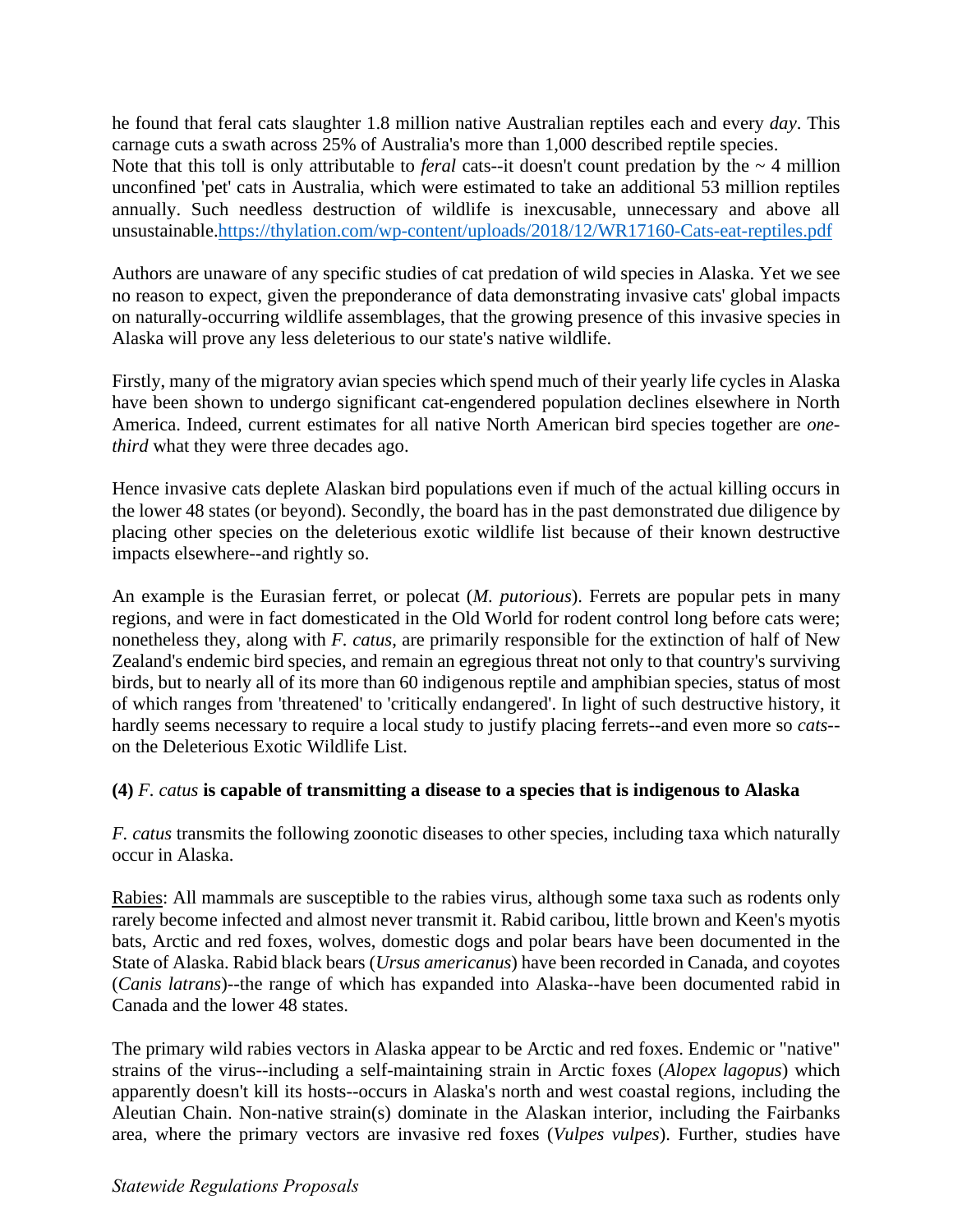postulated climate change may affect rabies' ecological niche in Alaska--a Scandinavian study found positive correlation between rabies incidence and increasing temperatures, and generated a model that predicted reduction of endemic Arctic strains and increase of non-endemic strains. <https://tandfonline.com/doi/pdf/10.1080/22423982.2018.1475185>

Enter feral cats. Outside Alaska red foxes and other wild vectors, including raccoons and skunks, have been shown to readily transmit rabies to feral cats, and vice-versa. Today cats are the leading domesticated vectors of the rabies virus in the US. They have been the source of one-third of annual human rabies exposures--that's ~13,000 human exposures each and every year--for the last three decades. Without treatment, rabies is almost invariably fatal:

[https://www.documentcloud.org/documents/681002-zoonotic-diseases-associated-with-free](https://www.documentcloud.org/documents/681002-zoonotic-diseases-associated-with-free-roaming.html)[roaming.html](https://www.documentcloud.org/documents/681002-zoonotic-diseases-associated-with-free-roaming.html) 

# **Toxoplasmosis**

Cats are the definitive host of a highly dangerous pathogenic protozoan—*Toxoplasma gondii* which sexually reproduces exclusively in feline digestive tracts. In the US between 40% and 70% of free-roaming cats are infected with it and can be reinfected throughout their lives, usually by consuming infected rodents (secondary hosts).

From 15% to 20% of the US human population is also infected, and  $\sim$ 750 fatalities from this pathogen occur each year. Toxoplasmosis is per the CDC also the leading cause of pathogenic blindness. It is particularly dangerous to pregnant women and unborn fetuses, causing ~190,000 stillbirths, blind-births and other serious birth defects in the US annually.

https://www.academia.edu/24189429/Toxoplasma\_gondii\_in\_Circumpolar\_People\_and\_Wildlife [https://www.sciencemag.org/news/2019/04/scientists-decry-usdas-decision-end-cat-parasite](https://www.sciencemag.org/news/2019/04/scientists-decry-usdas-decision-end-cat-parasite-research)[research](https://www.sciencemag.org/news/2019/04/scientists-decry-usdas-decision-end-cat-parasite-research) 

The pathogen's oocysts are its infectious agents, and infected cats shed hundreds of millions of them with their feces. *Only* cats shed the oocysts; the single exception is dogs which ingest feces from *T. gondii*-infected cats.

The oocysts persist and remain infectious for up to 1.5 years on land, and 4.5 years in water (including seawater). With an average feral cat population growth rate of ~38 million annually in North America, *T. gondii* oocysts now occur in our environment at densities of from three to 434 per square foot. They are capable of infecting and utilizing any warm-blooded animal, including humans, as secondary hosts. Infection is permanent, even if symptoms don't immediately manifest. Toxoplasmosis is killing thousands of marine mammals from Arctic Canada to New Zealand and from the California coast to the North Sea.

https://www.researchgate.net/publication/236608342 Detection of Toxoplasma gondii in envi [ronmental\\_matrices\\_water\\_soil\\_fruits\\_and\\_vegetables](https://www.researchgate.net/publication/236608342_Detection_of_Toxoplasma_gondii_in_environmental_matrices_water_soil_fruits_and_vegetables) 

Both Atlantic and Pacific beluga (*Delphinapterus leucas*) populations are succumbing to the pathogen--a 2014 outbreak of congenital toxoplasmosis-induced stillbirths, birth defects and chronic miscarriages among Inuit women in western British Columbia was caused by consumption of infected beluga. Between 2009-2012, toxoplasmosis killed more than ten beluga a year off Quebec[:https://news.ubc.ca/2014/02/13/bigthaw/](https://news.ubc.ca/2014/02/13/bigthaw/)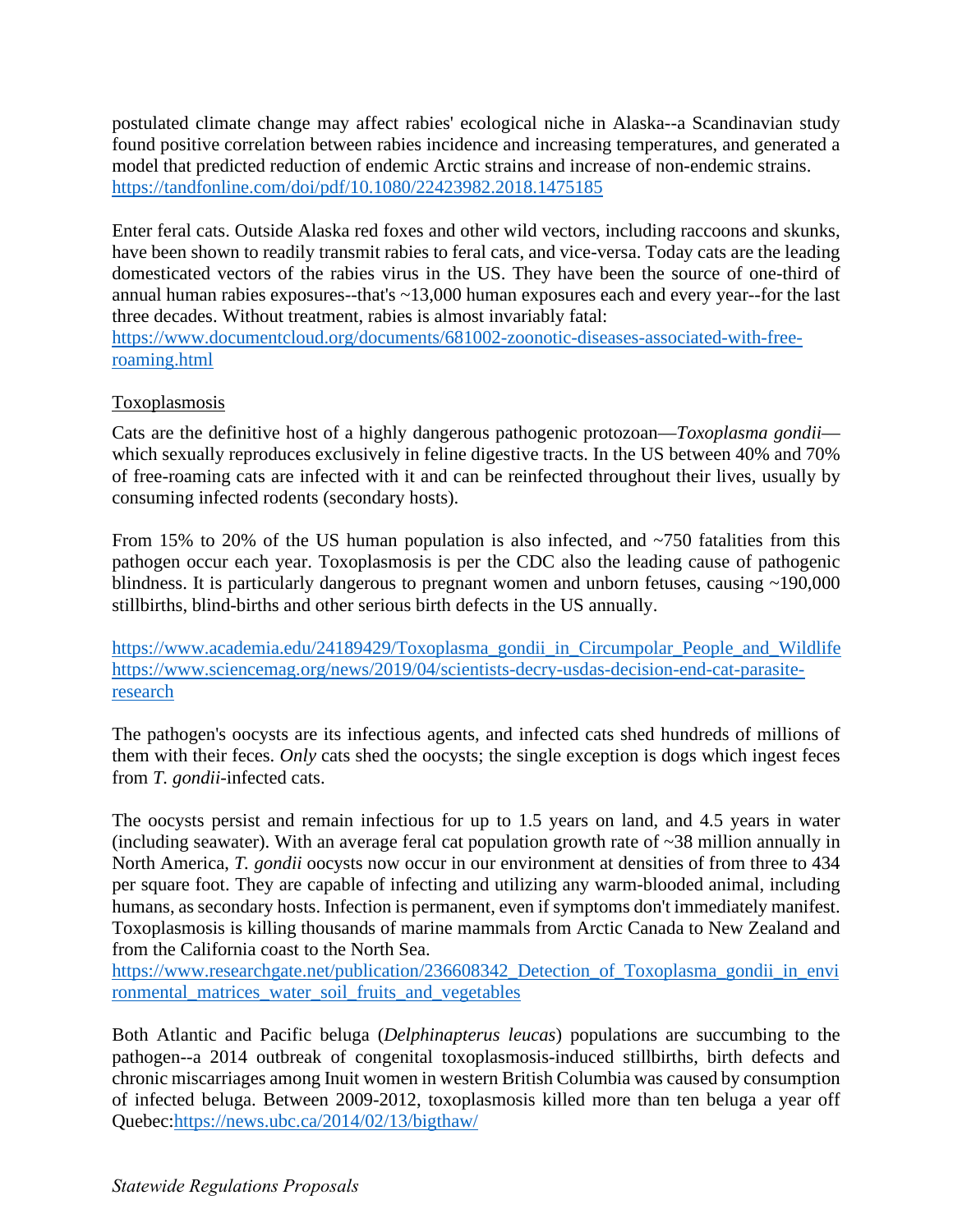Canadian researchers found that sea-ice retreat due to climate change has apparently enabled T. gondii oocysts to spread into waters from which they were formerly absent, and advocate ongoing toxoplasmosis screening of beluga and seal meat prior to consumption. Their studies also cited the human-assisted proliferation of domestic cats, with resulting feces-contaminated runoff from unprecedented numbers of cats causing toxoplasmosis-induced marine mammal deaths--either directly or from strandings.

<https://pressfrom.info/ca/news/canada/-98482-belugas-infected-with-cat-parasite-study.html> https://www.academia.edu/24189429/Toxoplasma\_gondii\_in\_Circumpolar\_People\_and\_Wildlif [e?email\\_work\\_card=view-paper](https://www.academia.edu/24189429/Toxoplasma_gondii_in_Circumpolar_People_and_Wildlife?email_work_card=view-paper) 

Further studies indicated *T. gondii* oocysts from feces-contaminated runoff accumulate in sessile filter-feeding organisms such as geoduck clams, mussels and oysters, as well as in those which feed in the water column like herring, anchovies and sardines. They postulated this was the route whereby toxoplasmosis is causing marine mammal die-offs. However, more recent studies suggest aquatic organisms ingest oocysts directly from water, macro-algae and substrates in their contaminated habitat, and that this may be the primary means of marine mammal infection. In any event the proliferation of *T. gondii* oocysts in Alaska's inshore marine environment poses a threat not only to our State's marine mammals, but to Alaskans who harvest them for subsistence. https://cfpub.epa.gov/si/si\_public\_record\_report.cfm?Lab=NERL&dirEntryId=213670

Nor is it necessary to consume seal or whale, or even raw shellfish, to contract toxoplasmosis. Sheep, both wild and domesticated, are particularly susceptible to toxoplasmosis--this frequently manifests as chronic miscarriage/abortion in ewes, usually followed by barrenness. Toxoplasmosis is so prevalent among domesticated sheep, women are cautioned to avoid contact with them if pregnant. The risk to human females is likewise chronic miscarriage/abortion, barrenness, stillbirths and serious birth defects in fetuses carried full-term.

Recent studies found as much as 66% of Ohio's white-tailed deer population is infected with toxoplasmosis. This is almost *entirely* from unconfined *F. catus* feces-contaminated browsing areas. Except for the bobcat (*Lynx rufus*) Ohio's native cats are extinct. Bobcat numbers there are minuscule compared to those of domestic cats, thus representing negligible contribution to this disease's prevalence among white-tailed deer. An equally alarming situation exists in Illinois, where ten Canadian hunters contracted toxoplasmosis from consuming deer they shot on a hunting trip there last December. Canadian authorities now warn against consuming deer harvested in Illinois. Toxoplasmosis is also sexually transmissible from infected males to their partners.

[https://montrealgazette.com/news/local-news/quebec-outbreak-of-toxoplasmosis-linked-to](https://montrealgazette.com/news/local-news/quebec-outbreak-of-toxoplasmosis-linked-to-undercooked-venison?fbclid=IwAR3mh6xoA72ZFk8O_AoVVY-IQmx14dd792BJyCB0dKQu_KtAZv9DtaffRg0)[undercooked-venison?fbclid=IwAR3mh6xoA72ZFk8O\\_AoVVY-](https://montrealgazette.com/news/local-news/quebec-outbreak-of-toxoplasmosis-linked-to-undercooked-venison?fbclid=IwAR3mh6xoA72ZFk8O_AoVVY-IQmx14dd792BJyCB0dKQu_KtAZv9DtaffRg0)[IQmx14dd792BJyCB0dKQu\\_KtAZv9DtaffRg0](https://montrealgazette.com/news/local-news/quebec-outbreak-of-toxoplasmosis-linked-to-undercooked-venison?fbclid=IwAR3mh6xoA72ZFk8O_AoVVY-IQmx14dd792BJyCB0dKQu_KtAZv9DtaffRg0) 

Although *T. gondii* oocyst density in Alaska is probably less than in the lower '48—if for no other reasons than our colder climate and relatively lower human--and therefore cat--populations, toxoplasmosis has persisted and appears to be gaining ground in the north and is infecting a variety of mammalian and avian species.

Toxoplasmosis represents a significant food safety hazard for Alaskans, among whom subsistence hunting is greater per capita than further south. A pregnant woman in Anchorage consumed toxoplasmosis-infected flesh from a moose her husband shot in October 2013, and passed *T.*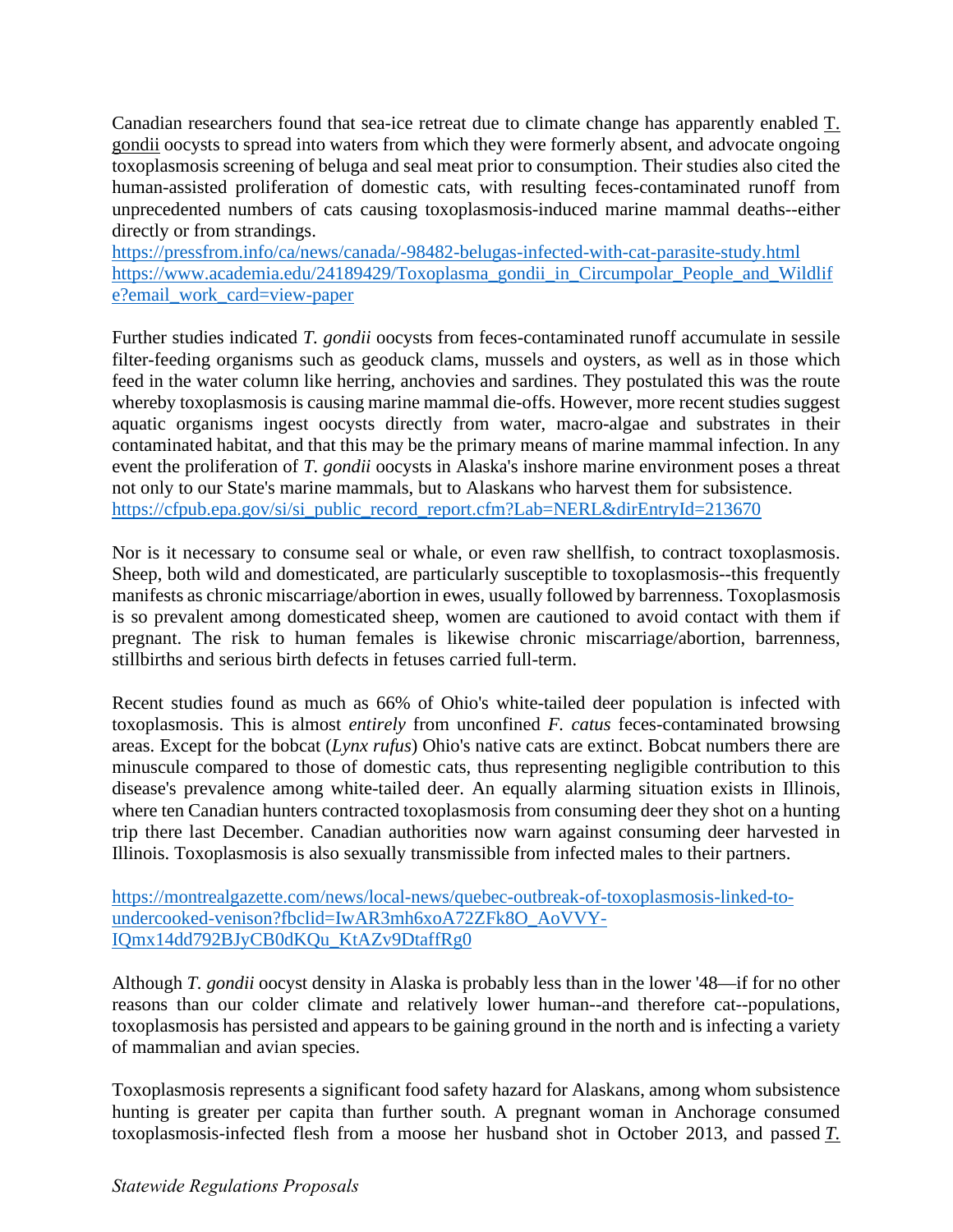*gondii* oocysts to her unborn child, who nearly died. At birth the infant presented with a 200 bpm heart rate and organ cavities filled with lymphocyte fluids. Thanks to heroic measures the child was stabilized, but he remains at risk of partial or complete blindness as well as hearing loss, cardiac, respiratory and seizure disorders. He will in any event be infected for life. 80% of newborns who congenitally contract toxoplasmosis will manifest usually severe symptoms within months, or years, of birth.

[https://www.adn.com/alaska-news/article/link-found-between-moose-meat-and-unborn-babys](https://urldefense.com/v3/__https:/www.adn.com/alaska-news/article/link-found-between-moose-meat-and-unborn-babys-infection/2013/10/11/__;!!J2_8gdp6gZQ!8lUiphfJVwBiMps6mpwicBDtnCEE8jFDScrwxXi9XGM0thYKS4blahbPUCiNF3mx-fepjq4$)[infection/2013/10/11/](https://urldefense.com/v3/__https:/www.adn.com/alaska-news/article/link-found-between-moose-meat-and-unborn-babys-infection/2013/10/11/__;!!J2_8gdp6gZQ!8lUiphfJVwBiMps6mpwicBDtnCEE8jFDScrwxXi9XGM0thYKS4blahbPUCiNF3mx-fepjq4$) 

The following is a partial list of nearctic species in which toxoplasmosis has been documented- those marked with an asterisk (**\***) have been recorded in Alaska. Others were from extralimital populations of species which also occur in Alaska, most documented in Arctic Canada: moose (*Alces alces*)\*, caribou (*Rangifer tarandus*), musk ox (*Ovibos moschatus*), humpback whale (*Megaptera novaeangliae*), Risso's dolphin (*Grampius griseus*), beluga (*D. leucas*), killer whales (*Orcinus orca*), narwhal (*Monodon monoceros*), fin whale (*Balaenoptera physalus*), Minke whale (*B. acutorostrata*), Arctic foxes (*A. lagopus*)\*, red foxes (*V. vulpes*), gray wolves (*Canis lupus*), black bears (*U. americanus*)\*, brown bears (*U. arctos*)\*, polar bears (*U. maritimus*), bearded seals (*Erignathus barbatus*)\*, spotted seals (*Phoca largha*)\*, ringed seals (*P. hispida*)\*, harbor seals (*P. vitulina*), northern fur seals (*Callorhinus ursinus*), elephant seals (*Mirounga augustirostris*), Stellar's sealions (*Umetopias jumatus*)\*, walrus (*Odobenus rosmarus*)\*, wolverines (*Gulo gulo*), mink (*Neovison vison*), river otters (*Lutra canadensis*) and sea otters (*Enhydra lutris*)\*.

We again emphasize this is a *partial* list of Alaskan mammals in which toxoplasmosis has been found--nearly all warm-blooded vertebrates are susceptible to toxoplasmosis, with carnivores being particularly vulnerable. However, as previously shown herbivores also become infected by browsing *T. gondii* oocyst-contaminated areas and/or drinking contaminated water. Wild mink have ingested the oocysts directly from water in their habitat and become infected, and farmed mink from contaminated meat/offal used as feed.

The pathogen is increasingly prevalent in Nearctic wildlife--in Saskatchewan, 60% of Arctic foxes are seropositive. Infection among Canadian polar bears has doubled in the last decade to where 46% are now seropositive. In Minnesota 52% of wolves (reestablished from Alaskan stock) and 45% of river otters are infected, as are 52% of California's southern sea otter population. The latter have incurred mass die-offs from toxoplasmosis.

By no means have all Alaska's native species been tested for toxoplasmosis--the CDC refers to toxoplasmosis as a 'neglected' parasitic infection even with respect to humans. Example, authors could find no research mentioning toxoplasmosis in martens (*Martes americana*). Yet martens are commercially trapped in Alaska more than any other furbearer, and their diet is almost exclusively rodents. This strongly suggests martins may serve as secondary *T. gondii* hosts. It is an obvious--and *serious*--potential health concern for fur trappers.

All studies reviewed in preparation for this proposal documented *acute* cases of toxoplasmosis- most were fatal to the animals sampled. Said studies also included observations concerning the public health significance of toxoplasmosis in northern regions--one 1974 study found 28% of  $n =$ 1,572 Native Alaskans tested positive for toxoplasmosis antibodies. This was thought to reflect the *high percentage of families with cats* in the sampled villages; incidence of infection in targeted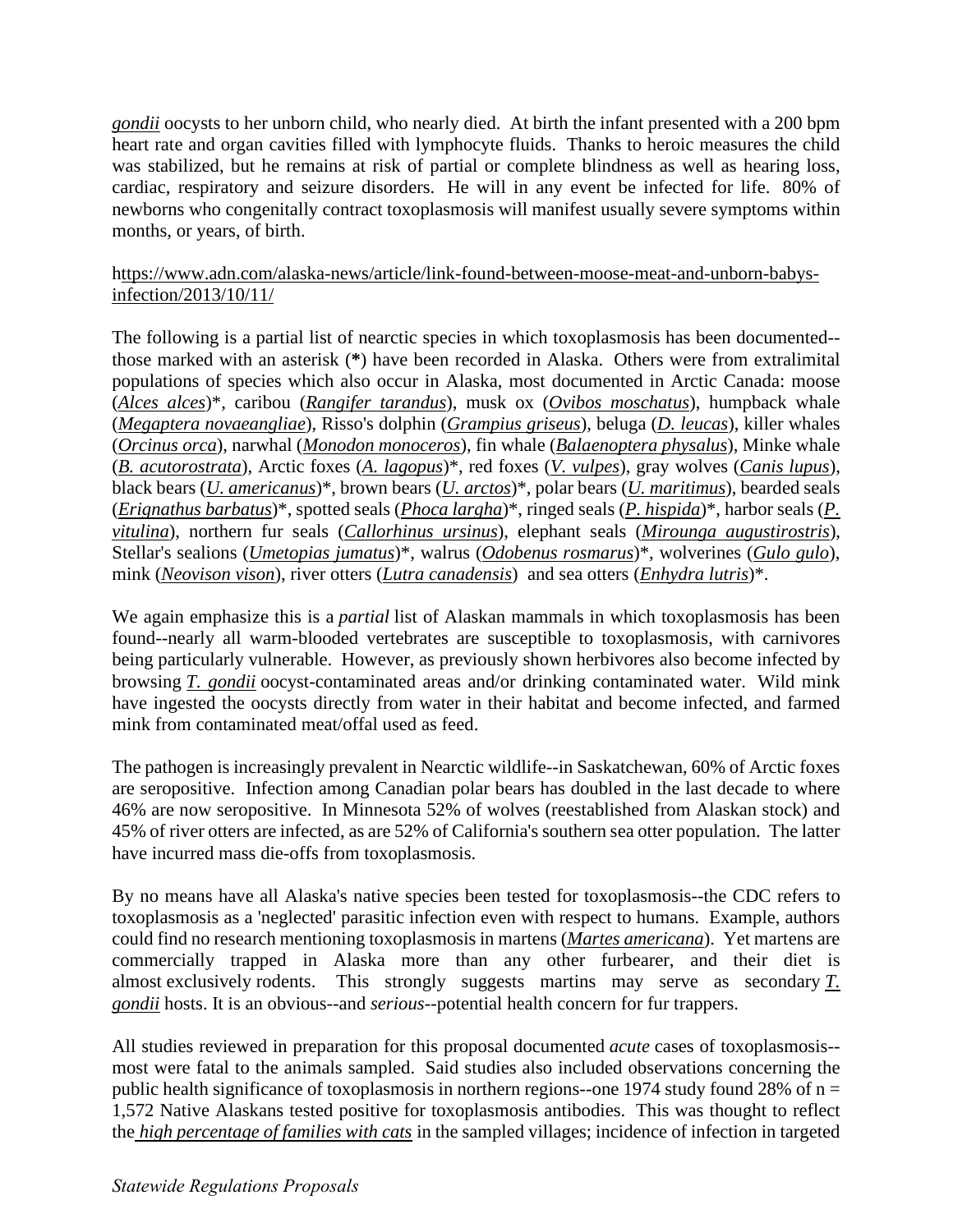subsistence species was not measured in that study (see second link below). A more recent (2009) study in Nunavek, Canada found 60% of the Inuit population was seropositive for toxoplasmosis. This was attributed to harvesting/ingesting toxoplasmosis-infected terrestrial and marine mammals and waterfowl for food.

[1](https://urldefense.com/v3/__https:/www.researchgate.net/publication/14608928_Serologic_survey_of_Toxoplasma_gondii_in_grizzly_bears_Ursus_arctos_and_black_bears_Ursus_americanus_from_Alaska_1988_to_1991__;!!J2_8gdp6gZQ!8lUiphfJVwBiMps6mpwicBDtnCEE8jFDScrwxXi9XGM0thYKS4blahbPUCiNF3mxnqVcMJE$)  https://www.researchgate.net/publication/14608928\_Serologic\_survey\_of\_Toxoplasma\_gondii\_i [n\\_grizzly\\_bears\\_Ursus\\_arctos\\_and\\_black\\_bears\\_Ursus\\_americanus\\_from\\_Alaska\\_1988\\_to\\_199](https://urldefense.com/v3/__https:/www.researchgate.net/publication/14608928_Serologic_survey_of_Toxoplasma_gondii_in_grizzly_bears_Ursus_arctos_and_black_bears_Ursus_americanus_from_Alaska_1988_to_1991__;!!J2_8gdp6gZQ!8lUiphfJVwBiMps6mpwicBDtnCEE8jFDScrwxXi9XGM0thYKS4blahbPUCiNF3mxnqVcMJE$) 

[https://www.researchgate.net/publication/12362457\\_Prevalence\\_of\\_Toxoplasma\\_gondii\\_Antibo](https://urldefense.com/v3/__https:/www.researchgate.net/publication/12362457_Prevalence_of_Toxoplasma_gondii_Antibodies_in_Muskox_Ovibos_moschatus_Sera_from_Northern_Canada__;!!J2_8gdp6gZQ!8lUiphfJVwBiMps6mpwicBDtnCEE8jFDScrwxXi9XGM0thYKS4blahbPUCiNF3mxVi8jz9Q$)  dies in Muskox Ovibos moschatus Sera from Northern Canada

## [http://www.epi.alaska.gov/bulletins/docs/b2005\\_07.pdf](http://www.epi.alaska.gov/bulletins/docs/b2005_07.pdf)

The worst recorded toxoplasmosis outbreak in North American history occurred in 1995. The source was Humpback Reservoir, which serves as the Victoria, BC municipal water supply. Intake filter mesh did not exclude *T. gondii* oocysts, and chlorination at levels used in drinking water do not kill them. The result was 110 acute cases in the first nine months of 1995, including 42 pregnant women, 11 newborns and at least seven cases of toxoplasmosis-induced ocular lesions. Ultimately as many as 7,000 Canadians suffered (mostly) acute infections. The life history of the pathogen with respect to its asexual reproduction in secondary hosts suggest ultimately all, or nearly all, will manifest acute infections/disease.

Victoria has what the BC SPCA admits is an "enormous" stray/feral cat population. There are numerous feral cat 'colonies'--by definition this means someone is *feeding* them--with some colonies having up to 200 cats. In adjacent Surrey, cat advocates estimate there are 20,000 unconfined cats.

#### [https://www.cdc.gov/mmwr/PDF/International/e-2118.pdf](https://urldefense.com/v3/__https:/www.cdc.gov/mmwr/PDF/International/e-2118.pdf__;!!J2_8gdp6gZQ!8lUiphfJVwBiMps6mpwicBDtnCEE8jFDScrwxXi9XGM0thYKS4blahbPUCiNF3mxSO6UFhM$)

#### [https://www.ncbi.nlm.nih.gov/pmc/articles/PMC106314/](https://urldefense.com/v3/__https:/www.ncbi.nlm.nih.gov/pmc/articles/PMC106314/__;!!J2_8gdp6gZQ!8lUiphfJVwBiMps6mpwicBDtnCEE8jFDScrwxXi9XGM0thYKS4blahbPUCiNF3mx_ClvIoA$)

Of particular concern in light of the above is the threat *T. gondii* poses to drinking water supplies in rural Alaska--chlorination of these water sources is frequently as low as 0.02 ppm--insufficient to kill oocysts--and overall state of rural water treatment facilities maintenance is, if anything, worse than that of Victoria, BC a quarter-century ago.

Authors have so far mentioned only two of at least 70 cat-vectored zoonotic diseases. "Zoonotic" is defined herein as diseases transmissible between different animal species, including humans:

**Flea-born typhus** (*Rickettsia typhii*)--in May 2018 a case of cat-vectored *R. typhii* was reported in San Diego Co., CA. It has since become an outbreak, spreading to and through Riverside and Los Angeles counties. Hundreds of cases have been reported. In Los Angeles typhus-carrying fleas have infected Los Angeles City Hall personnel, causing temporary closure of some offices;

**R. felis**--another form of cat-vectored typhus which may be transmitted from them to humans and other animals by ticks, true bugs, lice, mosquitoes and other blood-sucking arthropods--it can cause infections serious enough to require emergency medical intervention;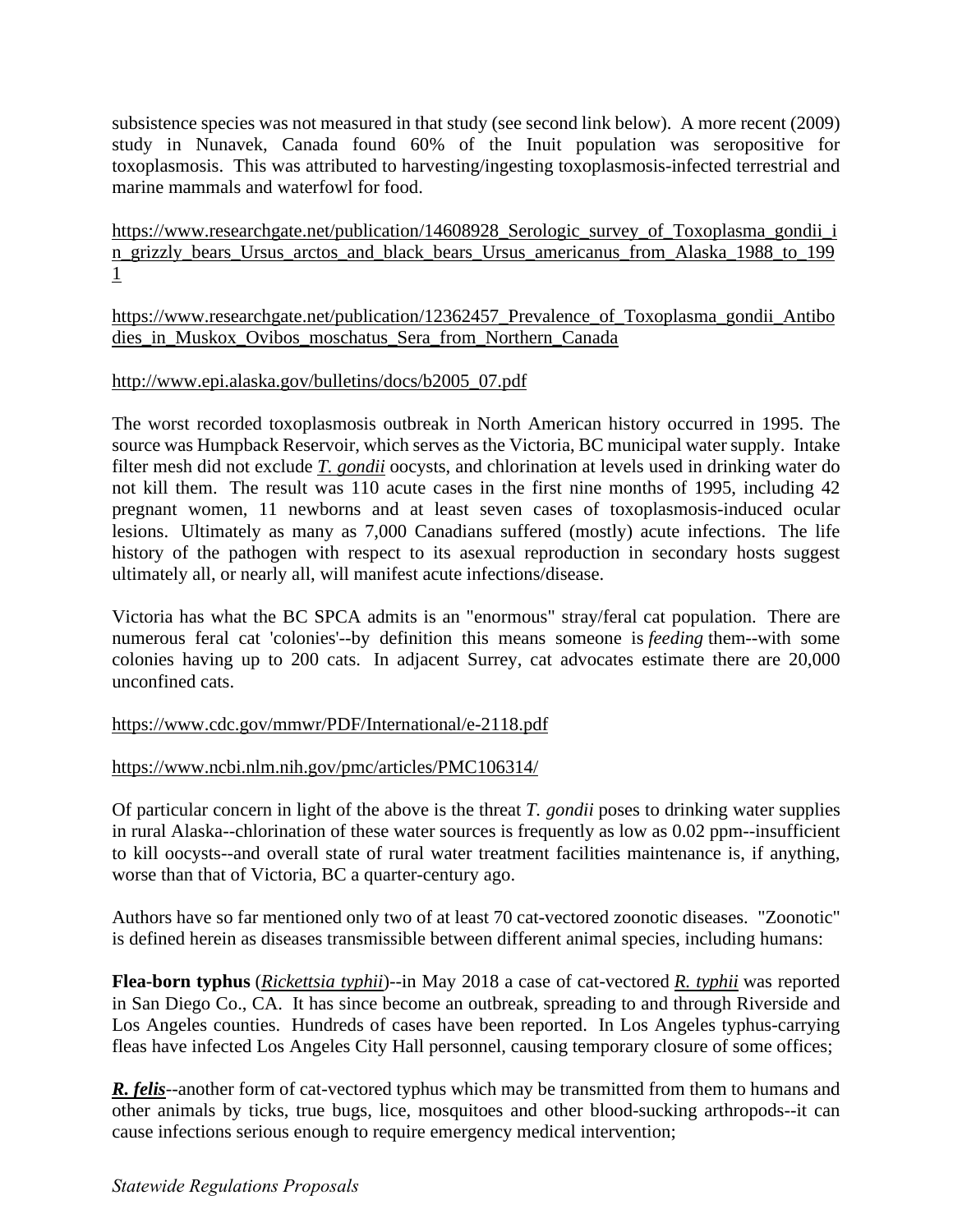*Bartonella henselae* and *Afipia felis* are both etiological agents of "cat-scratch disease"--the latter less common than the former. Transmitted by cat scratches or bites. Immunocompromised individuals are vulnerable to potentially lethal systemic complications. Infections have sometimes been misdiagnosed as adult-onset schizophrenia;

*Pasteurella motocida*--an oral bacterium in 70%-90% of cats, and transmitted through their bites. Systemic infections can be serious and cause cardiovascular damage. Cat bite wounds are frequently deep, which facilitates sepsis. Elderly people and recipients of immunosuppressive therapy are particularly vulnerable;

*Toxocara catii* (e.g. toxocariasis, or larval migrans)--is a parasitic roundworm transmitted through contact with cat feces, causing potentially serious infections of central nervous system, ocular and renal tissues. Young children are particularly vulnerable and may be subject to developmental disability and blindness. P. J. Hotez, Dean of the Tropical Disease Institute at Baylor College of Medicine, states one-third of black American children living in low-income communities are infected. CDC recognizes toxocariasis as another 'neglected' disease;

**Giardiasis** (*Giardia lamblia*)--likewise transmitted via contaminated feces from Felids to Canids, Ovines and humans--and vice-versa. Transmissible to wildlife to the extent it can be contracted from drinking feces-contaminated water in seemingly 'pristine' areas. Also can be passed as an STD from infected to uninfected humans;

**Camplyobacteriosis** (*Camplyobacter jejunei*)--cats are a common vector. The organism is transmitted via incidental ingestion of feces by other animals (including humans);

*Capnocytophaga canimorsus*--associated with exposure to cat body fluids, including saliva. Has caused septicemia and meningitis. Elderly and immunocompromised people are particularly vulnerable;

**Tularemia** (*Francisella tularensis*)--the causative organism is common in the Alaskan interior- rabbits and hares are particularly susceptible. The disease can be transmitted by tick and fly bites, by consuming raw/undercooked flesh from an infected animal, drinking contaminated water in which an infected animal has died or inhaling/ingesting aerosolized *F. tularensis* bacteria. Is associated with dressing infected animals. Cats also carry and transmit the disease. The causative organism has been weaponized by the US, Russia and Japan. One application of 50 kg of *F. tularensis* aerosol can kill 19,000 people;

**Salmonellosis**, including a recently-described 'super strain' first identified in cats. *Salmonella* is per the CDC the leading cause of fatal food-borne illness (toxoplasmosis is second-place);

More than nine species of **Platyhelminthines**, i.e. flatworms or flukes, are transmissible from cats to humans. Worldwide they infect *millions* of people. Consequences include tuberculosis-like URI symptoms, cerebral hemorrhaging and seizures. Some can enter through skin on the soles of the feet;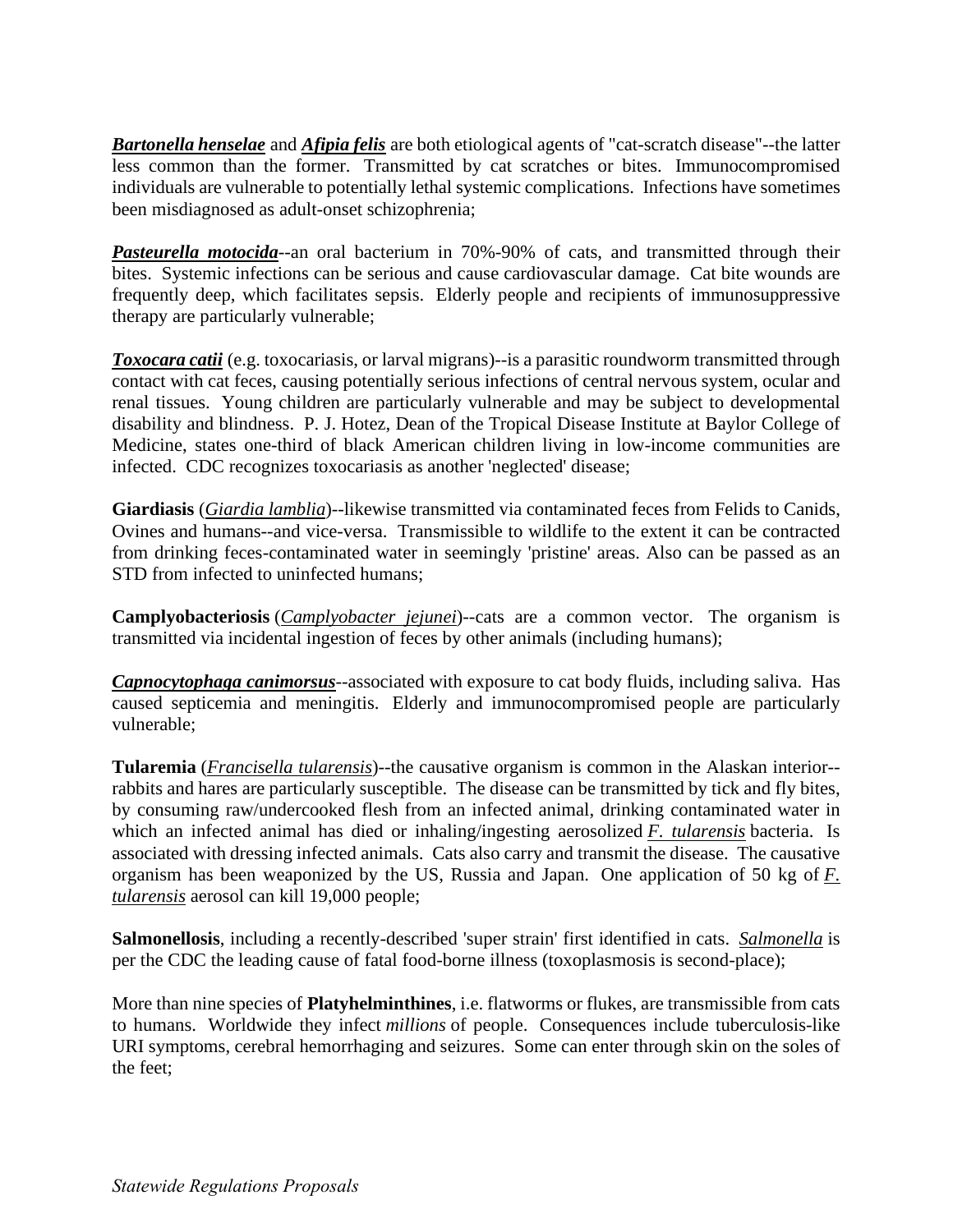**Q fever** (*Coxiella burnettii*)--ruminants are particularly vulnerable, but cats also carry and transmit the disease. It's highly infectious with a variety of transmission pathways. Acute cases can present as severe (life-threatening) URI, chronic endocarditis--usually fatal--and hepatitis;

**Leptospirosis**--is a potentially fatal disease caused by as many as ten different *Leptospira* bacterial strains. As it commonly infects rodents, it's commonly transmitted to cats and thence to people. Transmission may occur via skin contact or through cat urine. Severe symptoms include pulmonary hemorrhage, meningitis and hepatitis;

**MRSA**--an antibiotic-resistant *Staph aureus* strain which can cause extensive tissue necrosis- sometimes called 'the flesh-eating disease', and is potentially lethal. Commonly carried by cats and is transmissible by direct contact;

**Feline lukemia virus** (FeLV)--transmissible to wild felines such as Canada lynx. Has killed endangered Florida panthers (*Puma concolor couguar*);

*Sporothrix schenckii* and *S. brasiliensis*--these are fungal diseases transmitted by contact with spores in soil, on vegetation and via infected cat scratches, bites and skin lesions. Domestic and wild felines--and humans--are susceptible. Also transmissible to other mammals. *S. brasiliensis* infection, until recently largely restricted to cats, produces more severe symptoms than *S. schenckii*. In Brazil thousands of cases of cat-vectored *S. brasiliensis* in people are being reported, and it's spreading to neighboring countries. *S. schenckii* is widespread in the US. *S. brasiliensis* hasn't reached here--yet.

*Leishmania infantum*--Leishmaniasis, is caused by at least 20 *Leishmania* bacterial strains, and is also referred to as a 'flesh-eating disease'. It's transmitted by biting flies. The disease in humans is serious and may be chronic. Cats, dogs--including wild Canids--are reservoir animals;

**Chagas' disease** (*Trypanosoma cruzii*)--formerly restricted to the neotropics, it has spread north with migrating human populations. It is a deadly disease from which one-third of its victims will sustain life-threatening cardiovascular complications. It's transmitted by blood-sucking 'true bugs' (order Hemiptera, family Reduviidae). Feral cats are a reservoir species, which when bitten by a Hemipterid can transmit the disease to humans. Transmission has been associated with individuals who sleep with cats;

*Chlamydia psittacii*--although usually called 'parrot fever', strains occur in pigeons and gallinaceous birds as well. Domestic mammals, including cats, are likewise hosts. It can be spread to other animals and humans via direct contact and/or respiratory droplets;

**Cryptosporidiosis** (*Cryptosporidium* spp.)--are pathogenic protozoans most commonly contracted by drinking water contaminated by infected animal feces. Cats (and other animals) shed *Cryptosporidium* oocysts with defecation. Oocysts survive in the environment for lengthy periods. Cryptosporidiosis is per the CDC a leading cause of water-borne illness;

**Plague** (*Yersinia pestis*)--like cats themselves, plague is invasive to North America. Cats are particularly susceptible and transmit bubonic, septicemic and (most commonly) pneumonic strains. The latter is the deadliest and hardest to diagnose and treat. Without early treatment 70% of infections are fatal.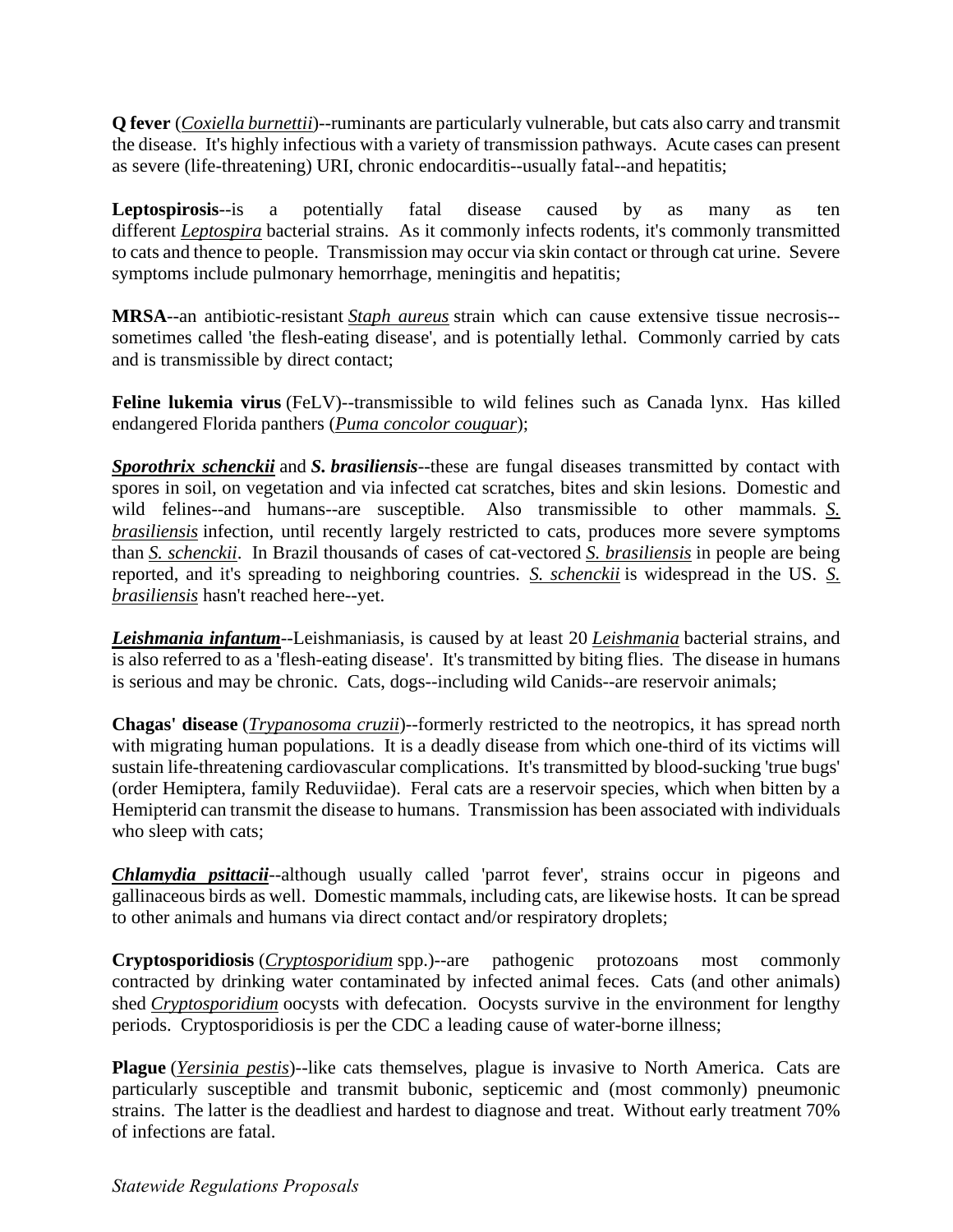Authors have listed less than *half* of the known zoonotic diseases carried and transmitted by cats. These diseases are more prevalent and infectious in regions with large unconfined cat populations. By demonstrating the destructive potential of this invasive disease-vector to public health and biodiversity, it is authors' hope to prevent Alaska from becoming like those regions.

**SARS-Cov2** (causative viral agent of "coronavirus")--the origin of the SARS-Cov2 pandemic is believed to be the Chinese horseshoe bat (*Rhinolophus sinicus*) which ranges through much of China, Nepal, Vietnam and India). Bat life history seems to lend itself to generation of novel virus outbreaks because bats roost together in dense numbers, thus facilitating spread/transmission. Such viruses can travel via respiratory droplets and possibly other body fluids, and sometimes move across species-barriers.

For example, bats' propensity for huddling in dense populations is probably the reason they're the primary wild rabies virus vector. Bat-to-human transmission of rabies via respiratory droplet inhalation has been proven.

At this point the intermediate vector between bats and humans is said to be unknown. However, it has been shown that Felids and Mustelids process the virus more effectively than other species. At least one laboratory study has demonstrated transmission between cats placed in adjacent cages. With onset of SARS-Cov2 in Wuhan, China, local authorities undertook systematic killing of cats and dogs in infected households as a precaution.

### [https://www.biorxiv.org/content/10.1101/2020.03.30.015347v1.full](https://urldefense.com/v3/__https:/www.biorxiv.org/content/10.1101/2020.03.30.015347v1.full__;!!J2_8gdp6gZQ!8lUiphfJVwBiMps6mpwicBDtnCEE8jFDScrwxXi9XGM0thYKS4blahbPUCiNF3mxOy4uYQk$)

It has also long been known that cats carry and transmit SARS-Cov1, precursor to the current virus and which shares 70% of its genome with SARS-Cov2. Cats have tested positive for SARS-Cov2 in the US, Belgium and more than one location in China, as have several tigers and lions at the Bronx Zoo. Recently SARS-Cov2 rapidly infected caged mink kept in large numbers on two Netherlands mink ranches. While speculated the mink originally caught the virus from humans, this has not been demonstrated--but without question it was transmitted between mink.

#### [https://wwwnc.cdc.gov/eid/article/10/5/04-](https://urldefense.com/v3/__https:/wwwnc.cdc.gov/eid/article/10/5/04-0022_article?fbclid=IwAR1VAV8dZXdPWl377JbNkpaTzBSFAJRQau2QxChLhzXroSZ_76EOaJy2d5I__;!!J2_8gdp6gZQ!8lUiphfJVwBiMps6mpwicBDtnCEE8jFDScrwxXi9XGM0thYKS4blahbPUCiNF3mxEHHBM-M$)

# 0022\_article?fbclid=IwAR1VAV8dZXdPWl377JbNkpaTzBSFAJRQau2QxChLhzXroSZ\_76EO [aJy2d5I](https://urldefense.com/v3/__https:/wwwnc.cdc.gov/eid/article/10/5/04-0022_article?fbclid=IwAR1VAV8dZXdPWl377JbNkpaTzBSFAJRQau2QxChLhzXroSZ_76EOaJy2d5I__;!!J2_8gdp6gZQ!8lUiphfJVwBiMps6mpwicBDtnCEE8jFDScrwxXi9XGM0thYKS4blahbPUCiNF3mxEHHBM-M$)

# [https://nltimes.nl/2020/04/26/mink-found-infected-covid-19-two-dutch-fur-farms-areas-now](https://urldefense.com/v3/__https:/nltimes.nl/2020/04/26/mink-found-infected-covid-19-two-dutch-fur-farms-areas-now-closed-public__;!!J2_8gdp6gZQ!8lUiphfJVwBiMps6mpwicBDtnCEE8jFDScrwxXi9XGM0thYKS4blahbPUCiNF3mxzEYfZ0o$)[closed-public](https://urldefense.com/v3/__https:/nltimes.nl/2020/04/26/mink-found-infected-covid-19-two-dutch-fur-farms-areas-now-closed-public__;!!J2_8gdp6gZQ!8lUiphfJVwBiMps6mpwicBDtnCEE8jFDScrwxXi9XGM0thYKS4blahbPUCiNF3mxzEYfZ0o$)

In light of these facts, allowing people to deliberately feed and maintain dense populations of domestic cats is to say the least problematic. Subsidizing dense artificial aggregations of invasive predators with food, usually near to human dwellings, is unsound in terms of public health, particularly in our current circumstances. However, so far the WHO has not found evidence of cat-to-human transmission of SARS-Cov2.

One potentially very serious problem, if it's determined that cats do consistently act as SARS-Cov2 vectors, is that this may hinder attempts to establish monitoring of the virus' spread via "contact tracing", which has in the past proved to be effective for, indeed essential to, controlling viral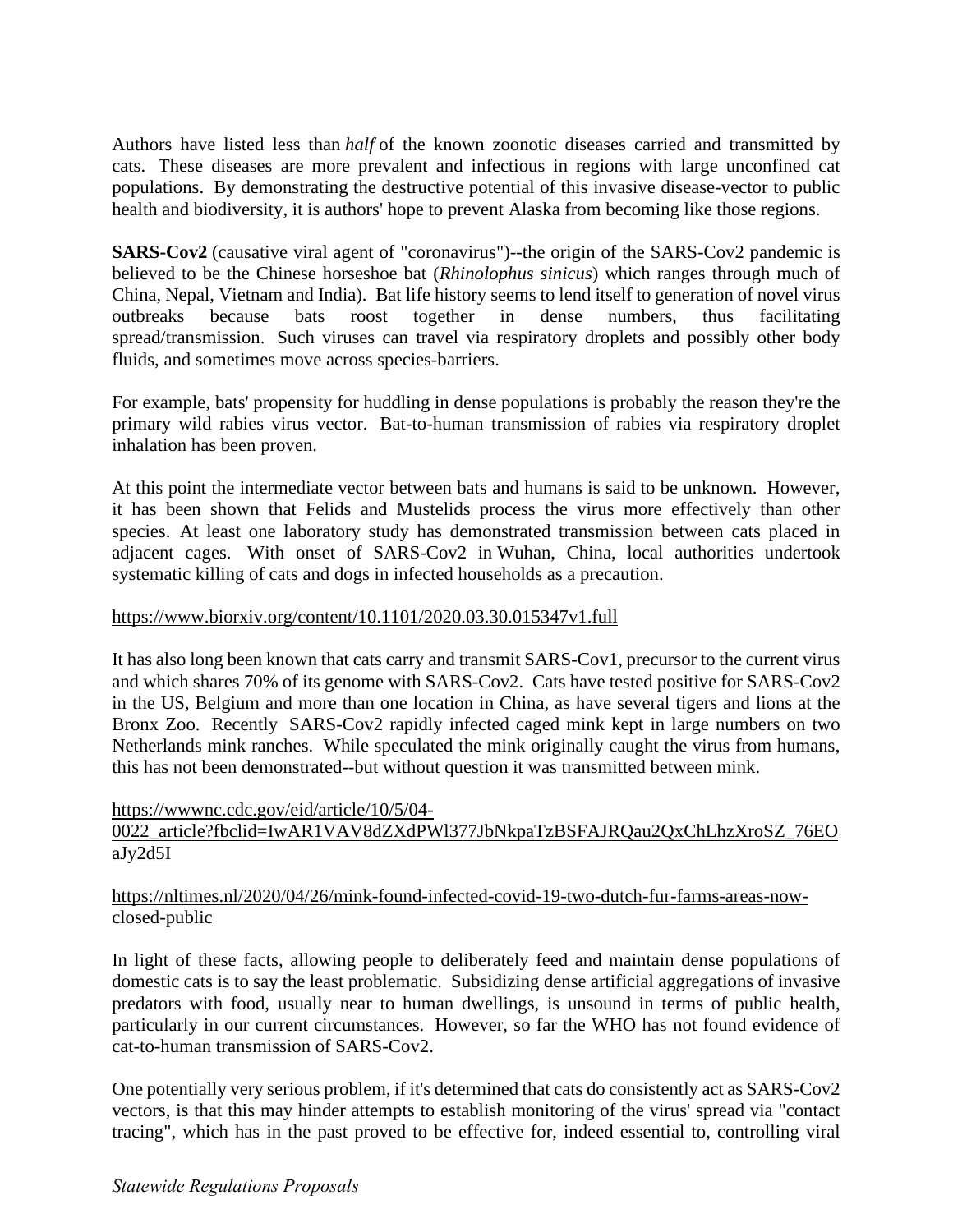outbreaks. Thanks to human-driven proliferation of *F. catus*, it is now the most common and widespread terrestrial predator in North America.

## **(5) Otherwise presents a threat to the health or population of a species that is indigenous to Alaska**

The International Union for the Conservation of Nature lists cats the second-most destructive invasive terrestrial vertebrate--only commensal rodents (*Rattus rattus*, *R. norvegicus*, *R. exulans* and *M. musculus*) are worse.

Unconfined *F. catus* represents an overarching ecological threat to native Alaskan wildlife even beyond direct predation and transmission of zoonotic disease. In high numbers they represent significant ecosystem destabilization risks. Whether "owned" or "unowned", humans subsidize cats through consistent feeding. This enables *F. catus* to exist at densities beyond the environmental carrying capacity of any naturally-occurring predator. This in turn engenders 'cascading trophic effects' through the elimination of prey species on which native predators depend.

Population growth is entirely dependent upon food supply. Natural systems reflect cyclical increases and decreases of food. With increase of Arctic grasses, ferns and shrubs, snowshoe hare populations increase, as does that of Canada lynx. With decrease in such vegetation, snowshoe hare populations decline, followed by lynx populations. This cycle of naturally-occurring organisms co-evolving through struggle to eat-and-not-be-eaten over millennia results in mutuallysustainable numbers of predators and prey such that the latter don't exhaust their food supply and then starve, and the former don't eradicate their prey and then starve.

Feral cats have no place in such a system--they are domesticated reflex-killers. Cyclical population decrease is mitigated--or eliminated outright--by human feeding. Their killing and feeding impulses are controlled by separate regions of their brains. Humans bred them this way, perhaps even 'passively' by only supporting (and/or not culling) individuals which exhibited such behavior. This has been demonstrated experimentally in both laboratory and field.

In a San Diego, CA study by K. R. Crooks and M. E. Soule' ('Nature' 1999), wildlife kills by 35 *well-fed*, free-roaming 'pet' cats' were tallied. It was estimated these cats killed ~840 mammals, 525 birds and 595 reptiles each year. Adjusted for native species percentages (64%, 95% and 100% respectively), the cats' toll would have been ~563 native mammals, 499 native birds and 595 native reptiles--or 16 native mammals,14 native birds and 17 native reptiles per cat/per year.

The authors warned their findings were probably underestimates, as they only counted prey items brought back to the cats' residences, not those eaten or abandoned in situ. A subsequent study by Loyd, Hernandez et al ('Biological Conservation', 2013) which utilized collar-mounted video cameras on 50 unconfined 'pet' cats found the cats only brought home 25%-50% of their prey. A similar South African study found that pet cats only returned on average 22% of the animals they killed.

If Crooks' and Soule's' death toll is adjusted to include an 'average' of the above estimates of animals killed but not recovered or counted by owners, the estimated toll becomes 944 native mammals, 837 native birds and 998 native reptiles annually--or 27 native mammals, 24 native